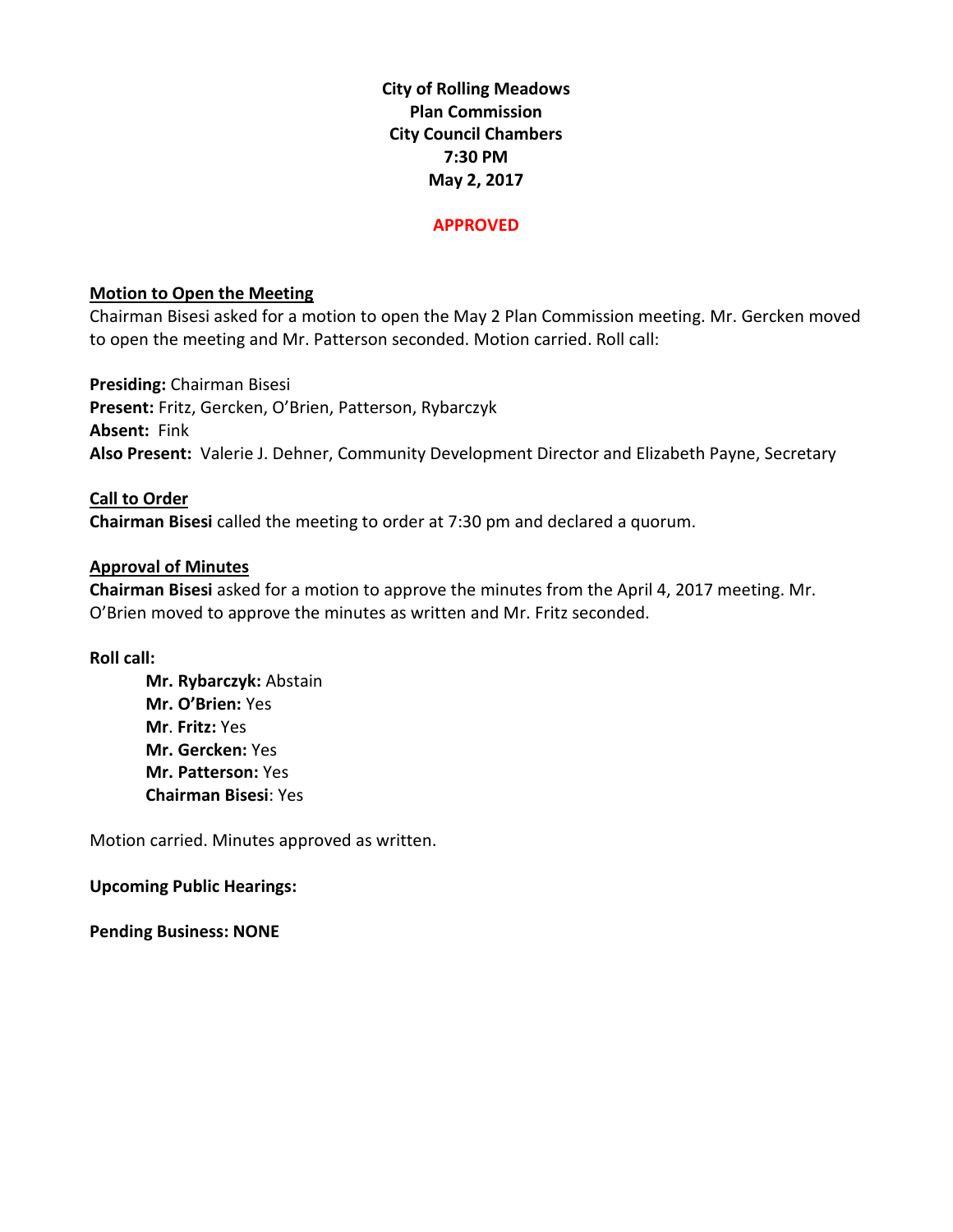### **New Business:**

**1. Amendment to Special Use to operate a car wash with outdoor vacuuming and extend hours of operation on property located at 5600 New Wilke Road, C-2 Commercial District, on the request of Mariusz Lekarczyk, Owner**

**Chairman Bisesi asked if the file was in order.**

**Ms. Dehner stated that the file was in order and was made part of the record.**

**Chad Nieuwjma, 9124 West 47th Street, Brookfield, IL and Mariusz Lekarczyk, 4660 West Lawrence, Chicago, IL** were sworn in by Chairman Bisesi.

**Mr. Nieuwjma** stated that he was there on behalf of the owner to ask for amendments to the special use for extensions to the existing building for four vacuums as a free service to their customers. They would also like to extend their operating hours, and open one hour earlier.

# **QUESTIONS AND COMMENTS FROM THE BOARD:**

**Chairman Bisesi** opened the meeting to commissioners' questions and comments.

**Mr. Patterson** noted that there were no residences in the immediate vicinity and asked where the motors were. Mr. Nieuwjma replied that the motors would be housed in the equipment room inside the building. He noted the only exterior noise would be that of the suction of the vacuums themselves.

**Mr. Gercken** stated that it seemed there would be some difficulty for cars using the vacuums to exit the property. He asked if the situation would be monitored. Mr. Lekarczyk replied that employees would be on site to help.

**Mr. Gercken** asked how long the vacuums would run once in operation. Mr. Lekarczyk noted that there was no time limit.

**Mr. Gercken** asked how customers would pay for the vacuums. Mr. Lekarczyk stated that it was a free service for customers of the car wash.

**Mr. Bisesi** asked if people would be able to come in and use only the vacuums. Mr. Lekarczyk replied that they might unless the employees noticed as they were monitoring the site.

# **QUESTIONS AND COMMENTS FROM THE AUDIENCE:**

**Chairman Bisesi opened the meeting for comments from the public. With there being no public comment, the public hearing was closed.**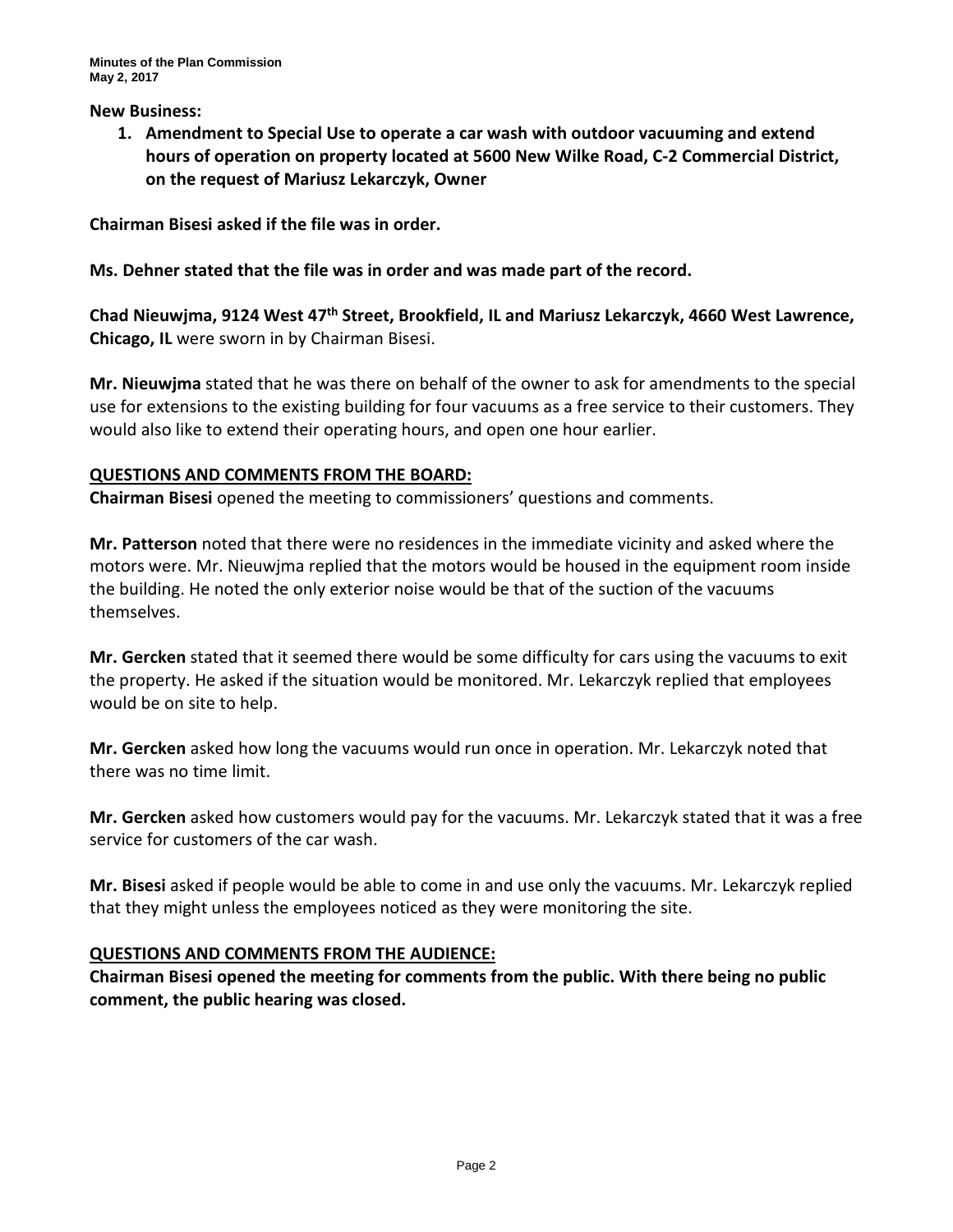# **ADDITIONAL QUESTIONS AND COMMENTS FROM THE BOARD:**

**Chairman Bisesi** opened the meeting to additional questions and comments from the commissioners.

**Mr. Patterson moved to approve an amendment to Special Use Ordinances 91-39 and 94-27 to allow outdoor vacuuming and amend hours of operation to Monday through Saturday 7:00 am-7:00 pm, and Sunday 8:00 am-6:00 pm for We Wash Car Wash, 5600 New Wilke Road, C-2 Commercial District, Mariusz Lekarczyk, Owner and Petitioner.**

Motion was seconded by Mr. Gercken.

### **Roll Call:**

**Mr. Gerken:** Yes – It will be a good addition to the City, and it seems they have been looking out for the condos across the street.

**Mr**. **Fritz:** Yes – It seems to be an appropriate use, and the extension of the hours is not unreasonable.

**Mr. O'Brien:** Yes – There is no impact to the surrounding areas, and it fits with the City's plan. A one hour extension to the hours of operation is also reasonable for the area.

**Mr. Rybarczyk**: Yes – There will be no impact on the surrounding properties, and there seem to be no safety issues.

**Mr. Patterson:** Yes – It will be a good expansion for their business.

**Chairman Bisesi**: Yes – It is in keeping with the Comprehensive Plan and should cause no problems in the area.

Yeas – (6) – Bisesi, Fritz, Gercken, O'Brien, Patterson, Rybarczyk  $Nays - (0) - NONE$ Absent  $- (1)$  – Fink Abstain  $-$  (0)  $-$  NONE

### **MOTION APPROVED**

**Ms. Dehner** stated that the item would go before the City Council with a positive recommendation from the Plan Commission, tentatively on May 23, 2017.